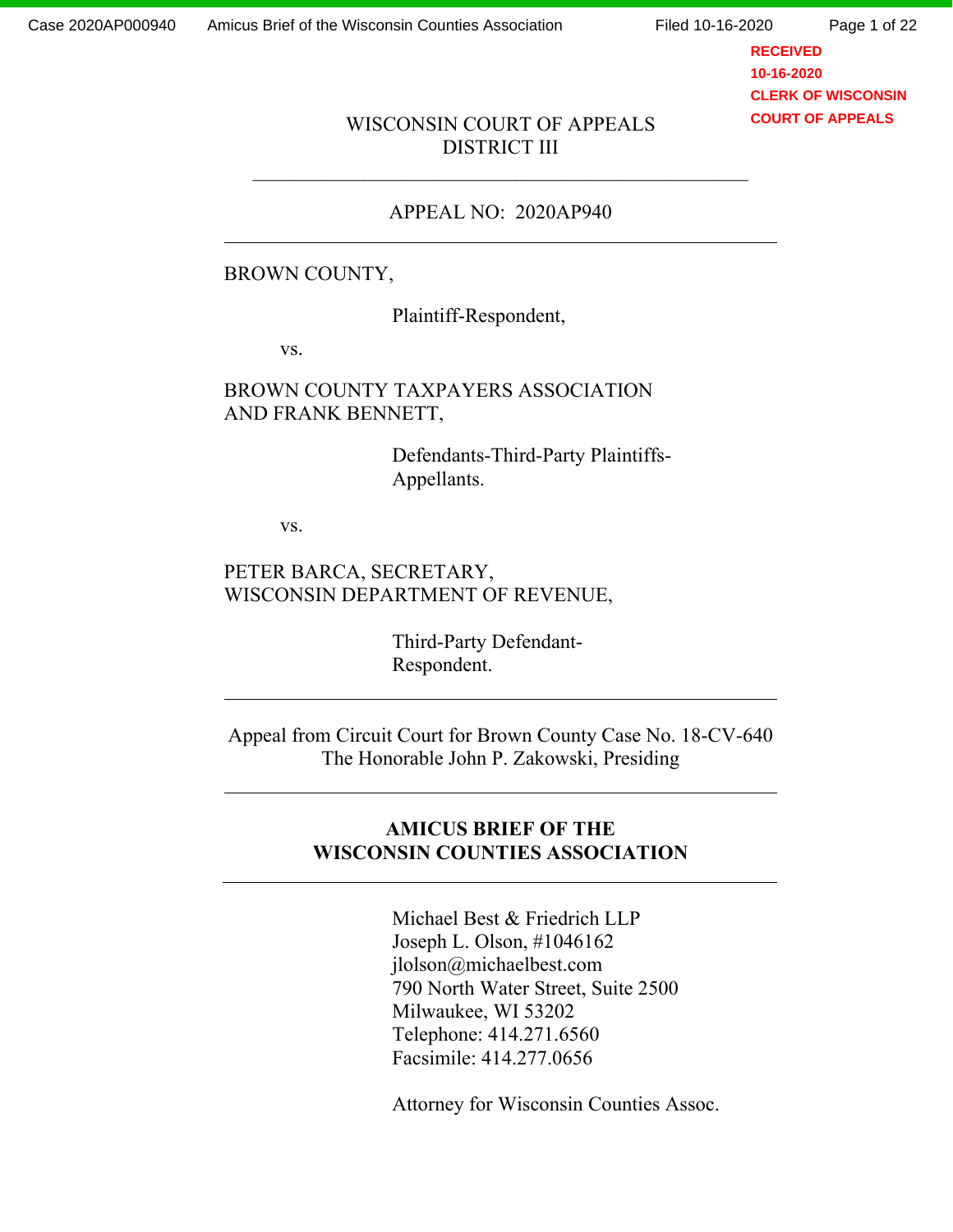# **TABLE OF CONTENTS**

|                | Page(s)                                                                                                                                                                                        |
|----------------|------------------------------------------------------------------------------------------------------------------------------------------------------------------------------------------------|
|                | INTRODUCTION AND ISSUES ADDRESSED 1                                                                                                                                                            |
|                |                                                                                                                                                                                                |
| $\mathbf{I}$ . | THIS COURT SHOULD ADHERE TO THE<br>PLAIN LANGUAGE OF WIS. STAT. § 77.70<br>AND THE ATTORNEY GENERAL'S OPINION<br>WHICH HAS GUIDED COUNTIES' ACTIONS<br>FOR THE LAST TWENTY-TWO YEARS1          |
| II.            | A CHANGE IN THE LAW WOULD BE<br><b>CATASTROPHIC TO THE COUNTIES</b><br><b>ABILITY TO PROVIDE ESSENTIAL SERVICES</b><br>WHILE MAINTAINING THE<br><b>INFRASTRUCTURE NECESSARY TO</b>             |
| III.           | A SALES AND USE TAX ORDINANCE UNDER<br>WIS. STAT. § 77.70 PROVIDES TANGIBLE<br>TAX RELIEF TO COUNTY RESIDENTS10                                                                                |
| IV.            | A RULING DECLARING BROWN COUNTY'S<br>ORDINANCE INVALID WILL REQUIRE THIS<br><b>COURT TO USURP THE LEGISLATIVE</b><br>FUNCTION AND AMEND WIS. STAT § 66.0602<br>TO PREVENT A FINANCIAL CRISIS13 |
|                |                                                                                                                                                                                                |
|                | FORM AND LENGTH CERTIFICATION  16                                                                                                                                                              |
|                | ELECTRONIC FILING CERTIFICATION 17                                                                                                                                                             |
|                | PROOF OF FILING CERTIFICATION 18                                                                                                                                                               |
|                |                                                                                                                                                                                                |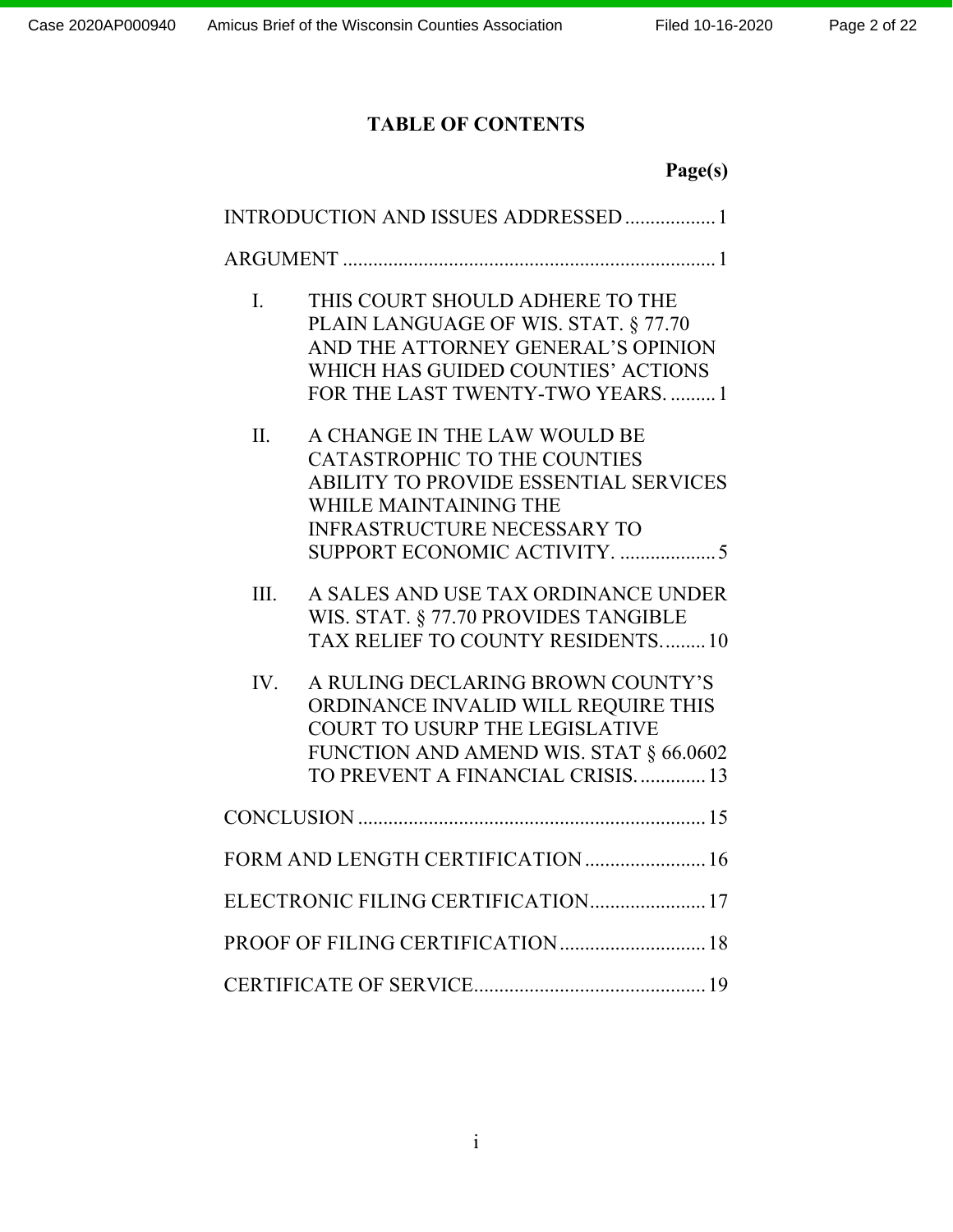# **TABLE OF AUTHORITIES**

 **Page(s)** 

# **STATUTES**

# **OTHER AUTHORITIES**

| Department of Revenue at:                    |
|----------------------------------------------|
| https://www.revenue.wi.gov/Pages/Report/C    |
|                                              |
| Department of Revenue at:                    |
| https://www.revenue.wi.gov/Pages/EQU/nn      |
|                                              |
| Department of Revenue at:                    |
| https://www.revenue.wi.gov/Pages/Report/C    |
|                                              |
| Department of Tourism at:                    |
| http://industry.travelwisconsin.com/research |
|                                              |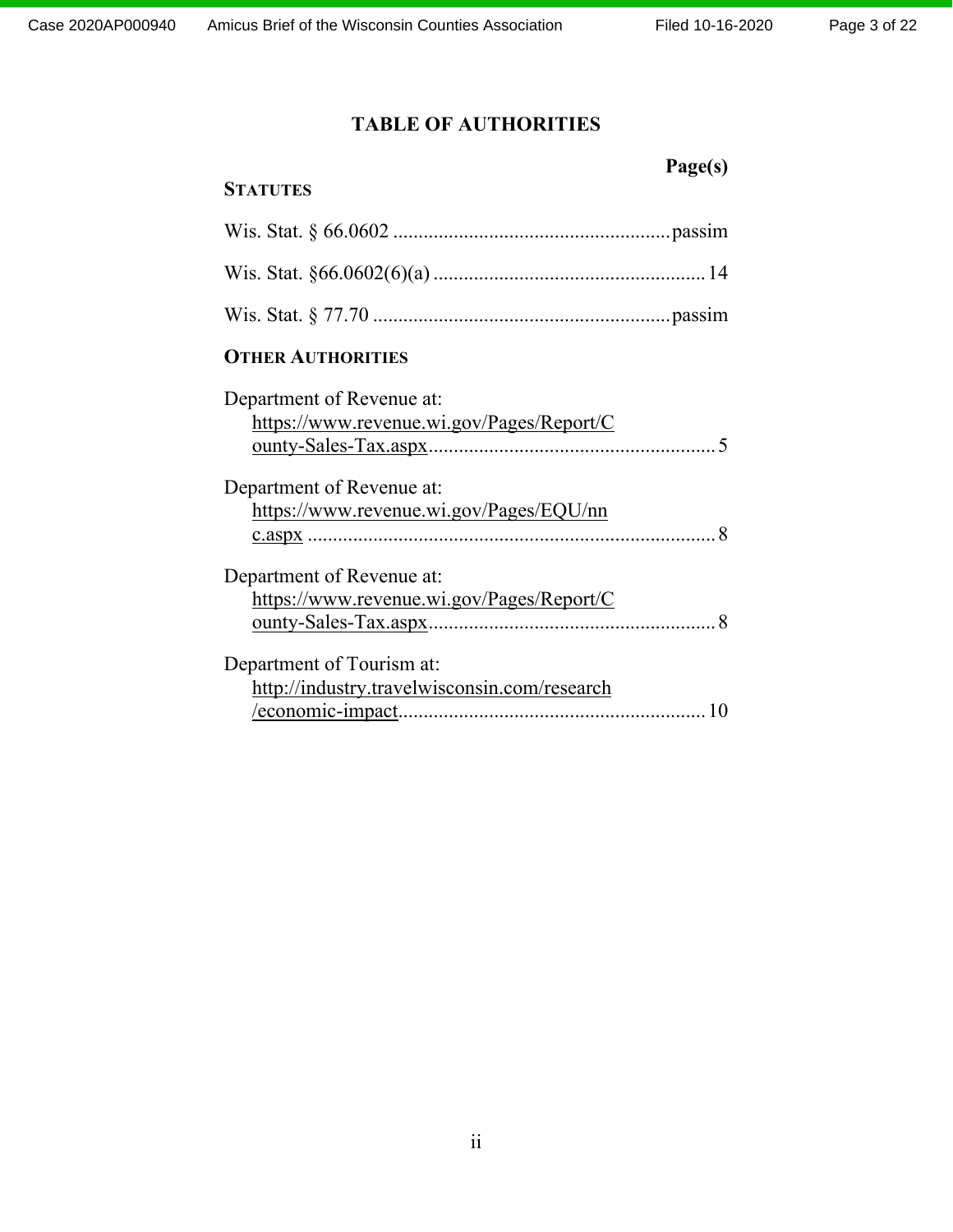#### **INTRODUCTION AND ISSUES ADDRESSED**

 Defendants-Third-Party-Plaintiffs-Appellants, Brown County Taxpayers Association and Frank Bennett ("BCTPA") are not only asking this Court to overturn the Circuit Court's grant of summary judgment to Brown County; BCTPA is asking this Court to overturn 22 years of settled interpretation of Wis. Stat. § 77.70 and uniform practice.

Since 1998, the Counties have been consistently abiding with a formal opinion of the Attorney General interpreting Wis. Stat. § 77.70, and in those 22 years neither the Wisconsin Department of Revenue nor the Legislature has ever intervened to require a change in the Counties' practices. But now, BCTPA asks this Court to do just that.

This brief will explain how any decision from this Court that upends the settled interpretation of Wis. Stat §77.70 would be catastrophic for the Counties and their resident taxpayers.

#### **ARGUMENT**

# **I. This Court Should Adhere To The Plain Language of Wis. Stat. § 77.70 And The Attorney General's Opinion Which Has Guided Counties' Actions For The last Twenty-Two Years.**

As noted in the Parties' briefs, the Attorney General issued a formal Opinion interpreting Wis. Stat. § 77.70 in 1998.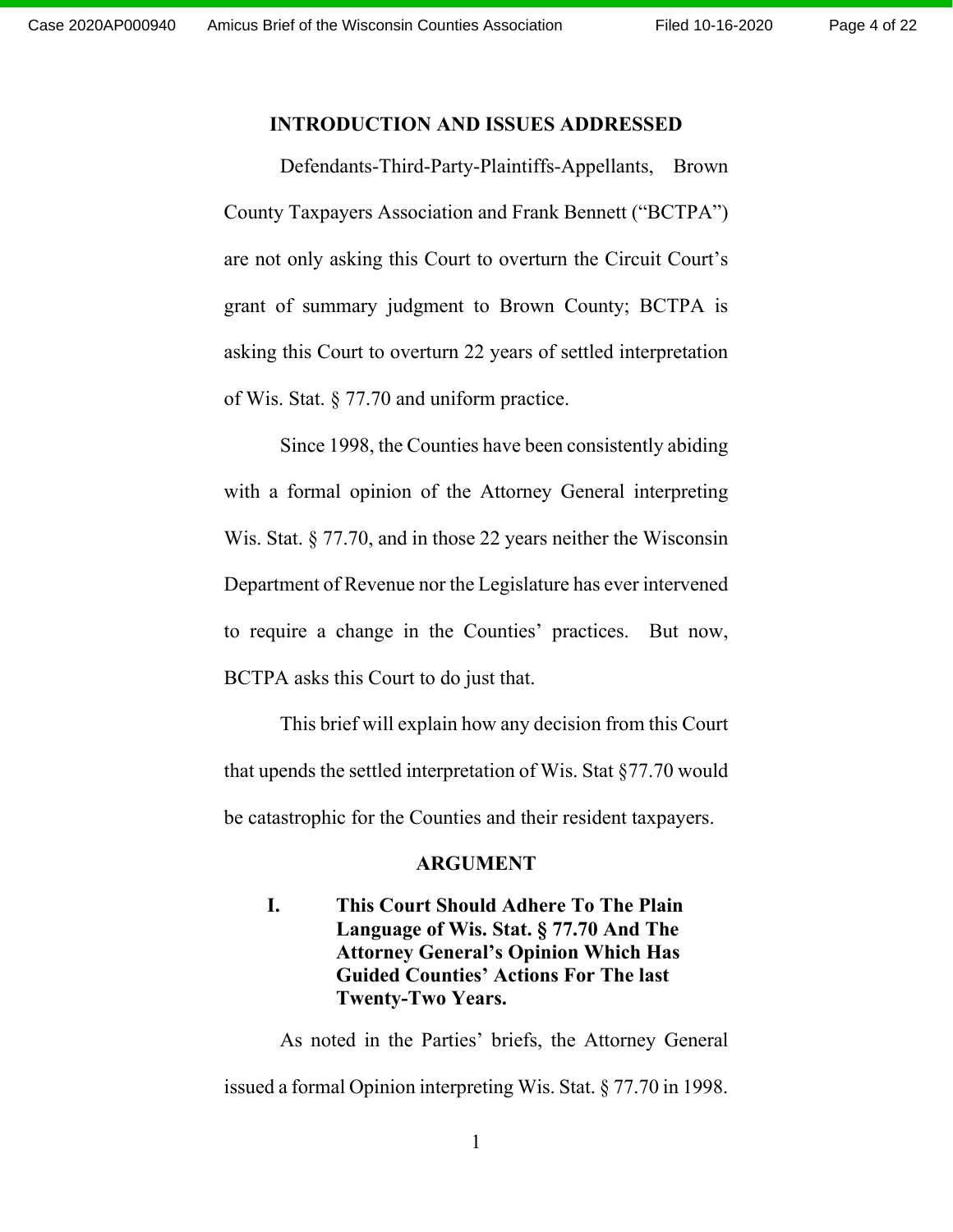Page 5 of 22

The Attorney General interpreted the plain language of the statute and correctly concluded that a county sales and use tax "directly reduce[s] the property tax levy …" if the "funds received from a county sales and use tax … [are] budgeted to reduce the amount of the countywide property tax levy *or to defray the cost of any budget item which can be funded by a property tax levy.*" A.App. 146 (1998 Wis. Att'y Gen. 2 (emphasis added)).

This reading of Wis. Stat.  $\S$  77.70 comports with its plain meaning. Contrary to BCTPA's arguments, nothing in the actual language of the statute requires a county to set its budget and levy and then conduct a dollar-for-dollar reduction of the property tax levy based upon sales and use tax proceeds, presumably with estimates of the next year's collections or the actual receipts from the prior year.

The provisions of Wis. Stat. § 66.0602 support the Attorney General's (and the Counties') plain meaning interpretation. Section 66.0602 imposes a Levy Limit, which limits the amount a county may increase its operating levy year-over-year. However, a county's debt levy is – and since the statute's inception in 2006 has been – exempt from the Levy Limit. Wis. Stat. § 66.0602.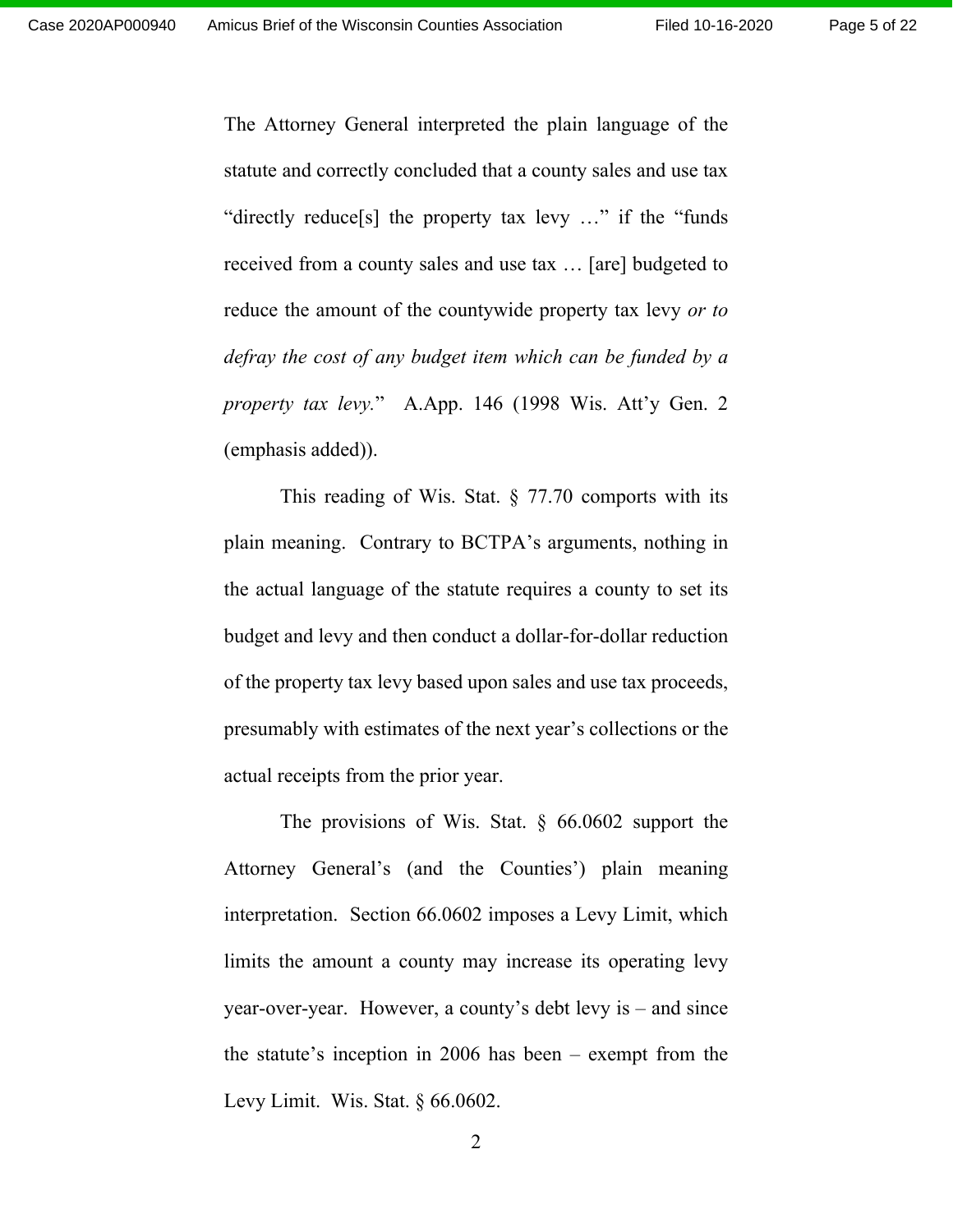Section 66.0602 has been amended over 25 times since its enactment. *See* 2005 Wis. Acts. 25 & 484; 2007 Wis. Acts 20, 115 & 129; 2009 Wis. Act 28; 2011 Wis. Acts 32, 63, 75, 140, 145 & 258; 2013 Wis. Act 20; 2013 Wis. Act 165; 2013 Wis. Acts 222 & 310; 2015 Wis. Acts 55, 191 & 256; 2017 Wis. Acts 59, 207, 223, 243, 317 & 365; 2019 Wis. Acts 45, 126, 133. For the majority of these amendments, the Legislature has considered how the levy is to be calculated, whether it should be capped or allowed to increase by a specific amount, and what expenditures should be excluded from the cap. If the Legislature thought the Attorney General's Opinion was incorrect, it would have "corrected" that Opinion in one of these amendments. Certainly, if the Legislature intended to amend or limit the Attorney General's Opinion it would have said so. The Legislature had over 25 chances to do so. It never did.

BCTPA claims that the enactment of levy limits in 2006 alters the Attorney General Opinion, essentially confining the Counties to a single method of directly reducing the property tax levy, *i.e.*, a dollar-for-dollar reduction based upon sales tax proceeds. (BCTPA Brief at 38-39). According to BCTPA the enactment of the levy limits worked an unwritten,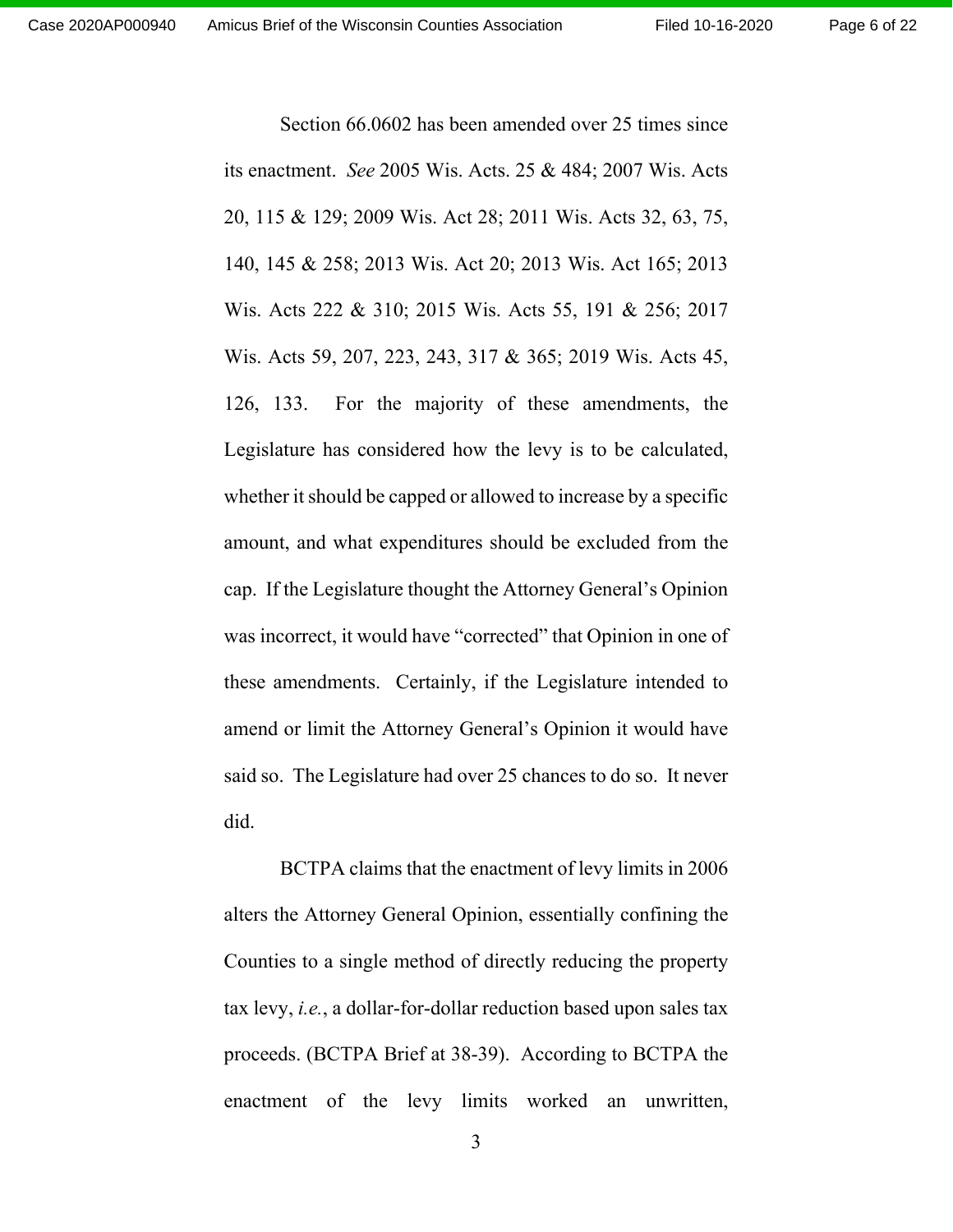unrecognized and unwarranted amendment of the Attorney

General Opinion such that the Opinion should now read:

"I, therefore, conclude funds received from a county sales and use tax under section 77.70 may be budgeted to reduce the amount of the countywide property tax levy or to defray the cost of any budget item which can be funded by a property tax levy."

A.App. 146. BCTPA's argument fails for a very simple reason. If the Legislature meant for the adoption of the Levy Limits to repudiate the Attorney General's Opinion and fundamentally change the legal status quo, again, it would have said so. Indeed, by 2006, all but 11 of the 72 Counties had adopted a sales and use tax.

As of today, sixty-eight county governments across this State have organized their affairs (*e.g.* setting tax levies, approving capital projects, setting mill rates for real property taxation, issuing bonds, incurring debt, etc.) around the wellreasoned opinion of the Attorney General. Indeed, since the year 2000 (just 2 years after the Attorney General issued his opinion), fifteen counties have enacted sales and use tax ordinances. Not a single county had a corresponding dollarfor-dollar reduction in their levy to account for the sales tax revenue. *See* R.75-76; WCA-APP.003-012.Altering the longstanding interpretation of Wis. Stat. § 77.70 would upend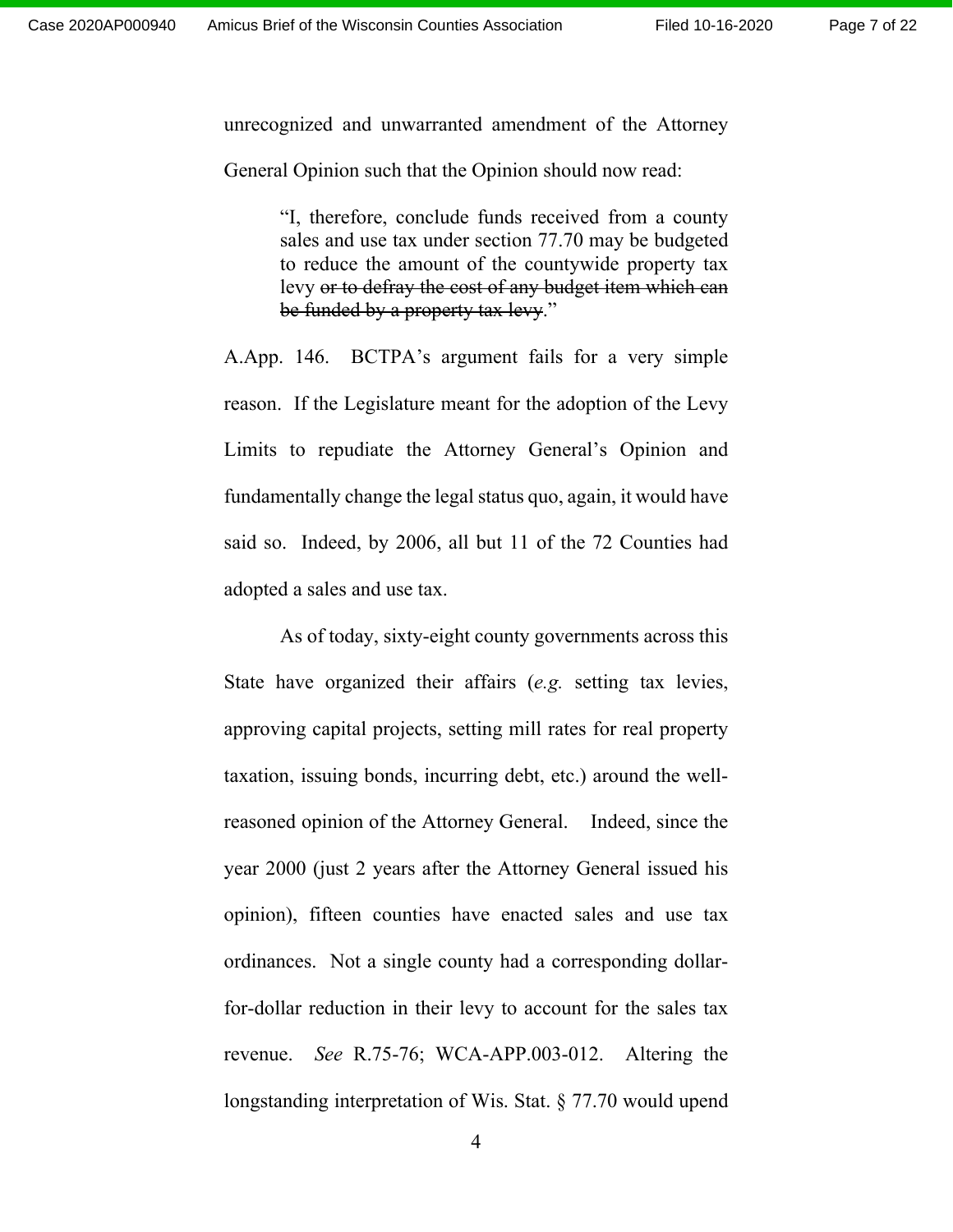the decades-long understanding of the law and introduce uncertainty to a critically important county function – budget setting.

**II. A Change In The Law Would Be Catastrophic To The Counties Ability To Provide Essential Services While Maintaining the Infrastructure Necessary To Support Economic Activity.** 

As noted above, every county that has enacted a sales and use tax since 2000 has implemented it in conformity with the Attorney General's Opinion – by budgeting funds received from a county sales and use tax to reduce the amount of the countywide property tax levy or to defray the cost of any budget item which can be funded by a property tax levy.

The sales and use tax has been a significant source of revenue allowing the counties to reduce their reliance on the property tax levy. In 2017, the counties generated \$377,516,528 in revenue from sales and use taxes.<sup>1</sup> See R.75-76; WCA-APP.003-012. Thus, if the Court were to reverse, approximately \$400 million in county tax revenue would suddenly be in jeopardy as uncollectable.

<sup>&</sup>lt;sup>1</sup> Publicly available information from the Department of Revenue shows that the total sales and use taxes collected in 2018 was \$419,991,797 and was \$445,315,805 in 2019.

https://www.revenue.wi.gov/Pages/Report/County-Sales-Tax.aspx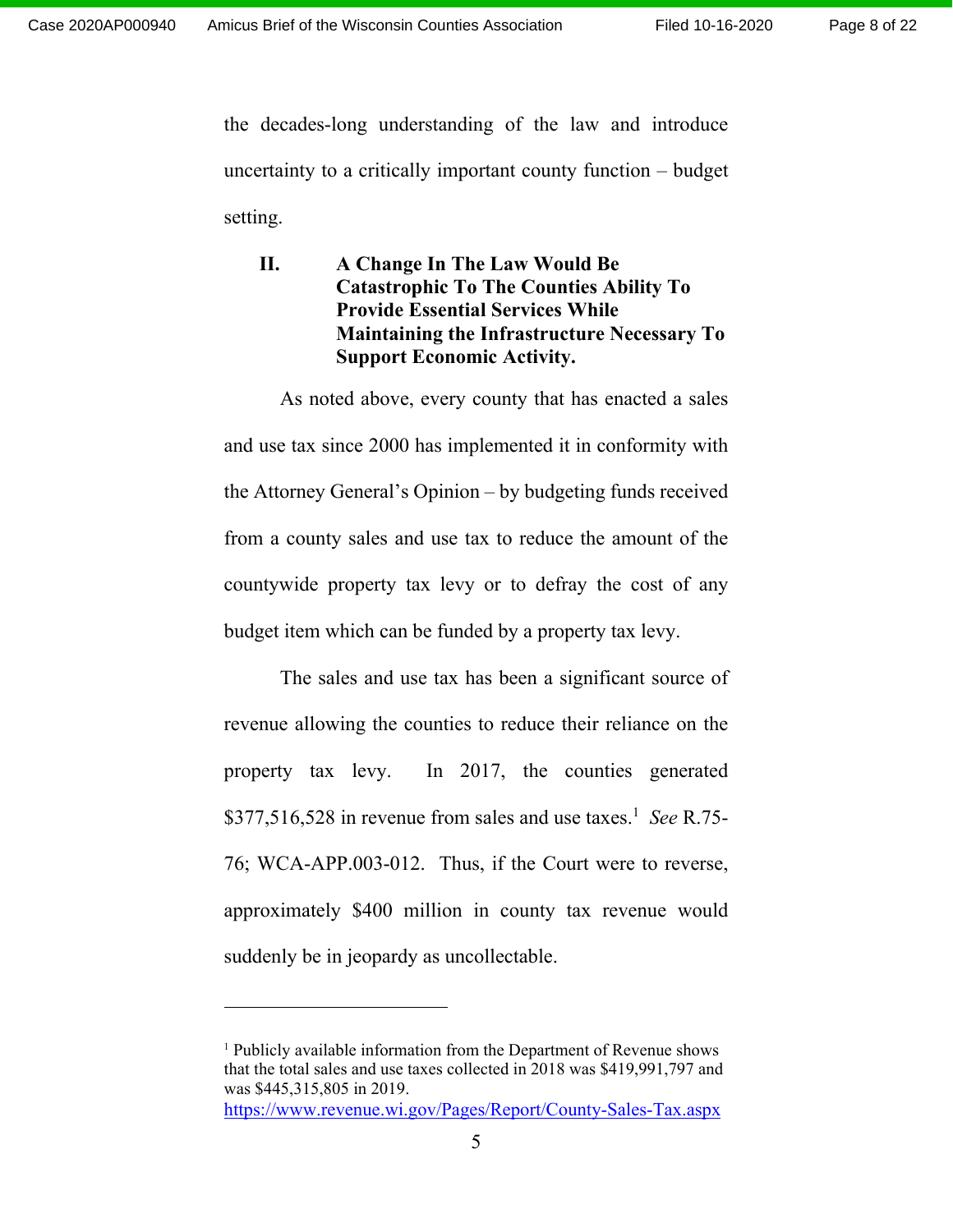A few examples illustrate that it would be devastating for any county to forego its sales and use tax revenue. In 2017, Milwaukee County generated over \$74,000,000 of revenue from its sales and use tax - an amount equal to 25% of its levy. *See* R.75-75; WCA-APP.003-012. Dane County generated over \$57,000,000 – an amount equal to 30% of its levy. *Id.* It is not just the larger counties that would be significantly impacted. In 2017, Pepin County (with a population of just 7,469 people) generated \$535,543 from its sales and use tax. That figure represents 12.8% of its levy for the same year. *Id.* Thus, a dollar-for-dollar reduction in the levies would force counties to choose between cutting essential services or foregoing necessary capital improvement projects.

BCTPA claims Wis. Stat. § 77.70 requires a county to reduce its levy dollar-for-dollar based on the county's estimated sales and use tax revenues and then hope that the budget would be met by the end of that fiscal year. This is not only impractical; it is unworkable.

If the estimated sales and use tax revenues are not met, the county would have a budget shortfall. Budget shortfalls are not simply accounting problems. Counties provide numerous essential services to their residents such as human and social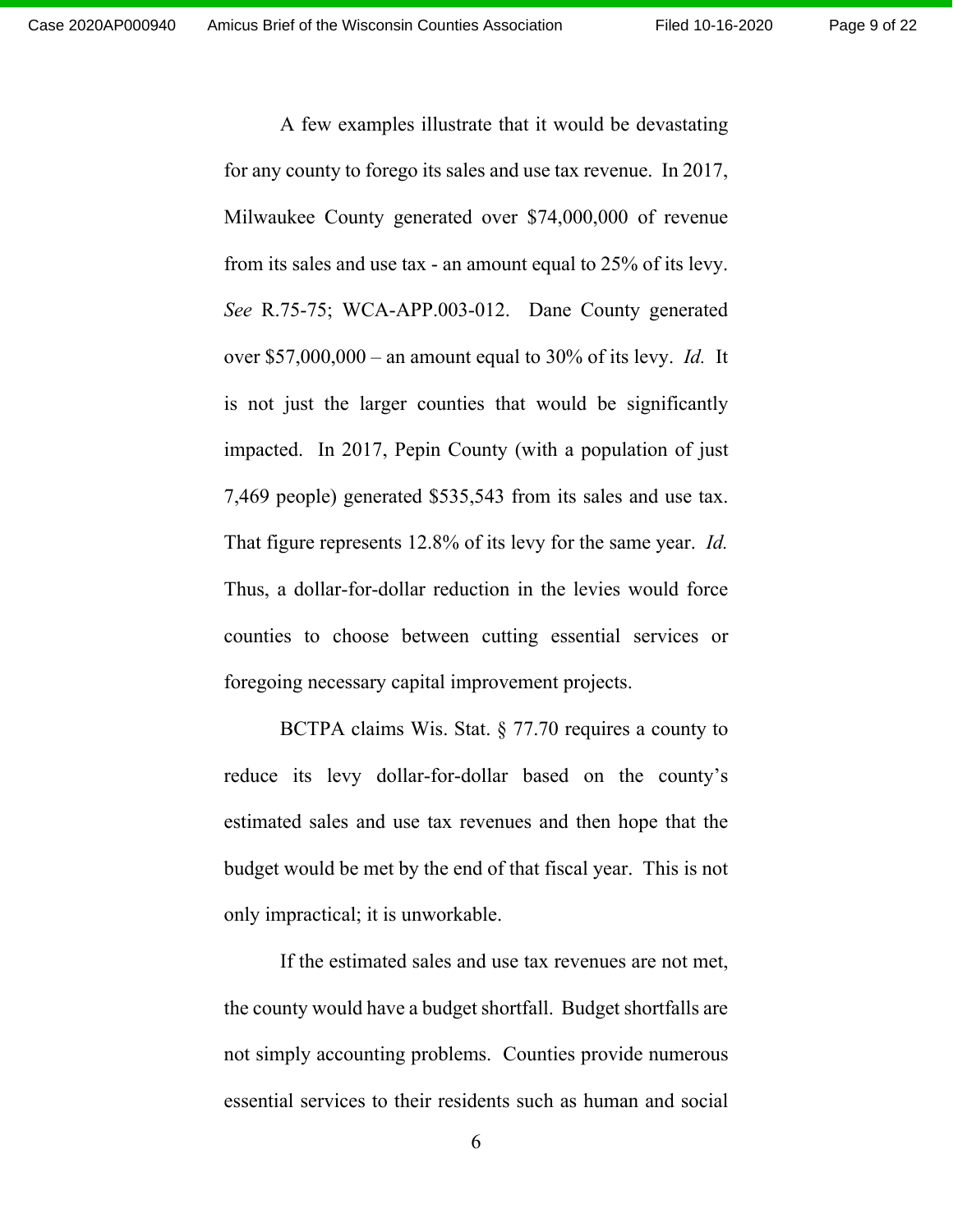Page 10 of 22

services, child welfare, law enforcement, health services and highway repair and maintenance, just to name a few. If any of these essential services cannot be fully funded due to sales and use tax collections falling below estimates, county residents who rely on these services would be placed at risk of real harm. This Court should not adopt an unprecedented reading of Wis. Stat. § 77.70 that would force the Counties to choose between these essential services.

To make matters worse, because Wis. Stat. § 66.0602 establishes the prior year's levy as the baseline for a county's levy limit calculation, a dollar-for-dollar offset would not only reduce the current year's levy, it would automatically and artificially lower a county's maximum available levy for the following year. The following, using Milwaukee County as an example, shows the affect reversal would have on a county.

Milwaukee County's 2017 levy was \$291,921,998 and its sales and use tax receipts were \$74,354,751, equal to 25% of the levy. *See* R.75-76; WCA-APP.003-012. Under BCTPA's reading of Wis. Stat. § 77.70, Milwaukee County would be required to deduct \$74,354,751 from its 2017 levy. Thus, the 2017 levy would become \$217,567,247. This would become the baseline for setting Milwaukee County's 2018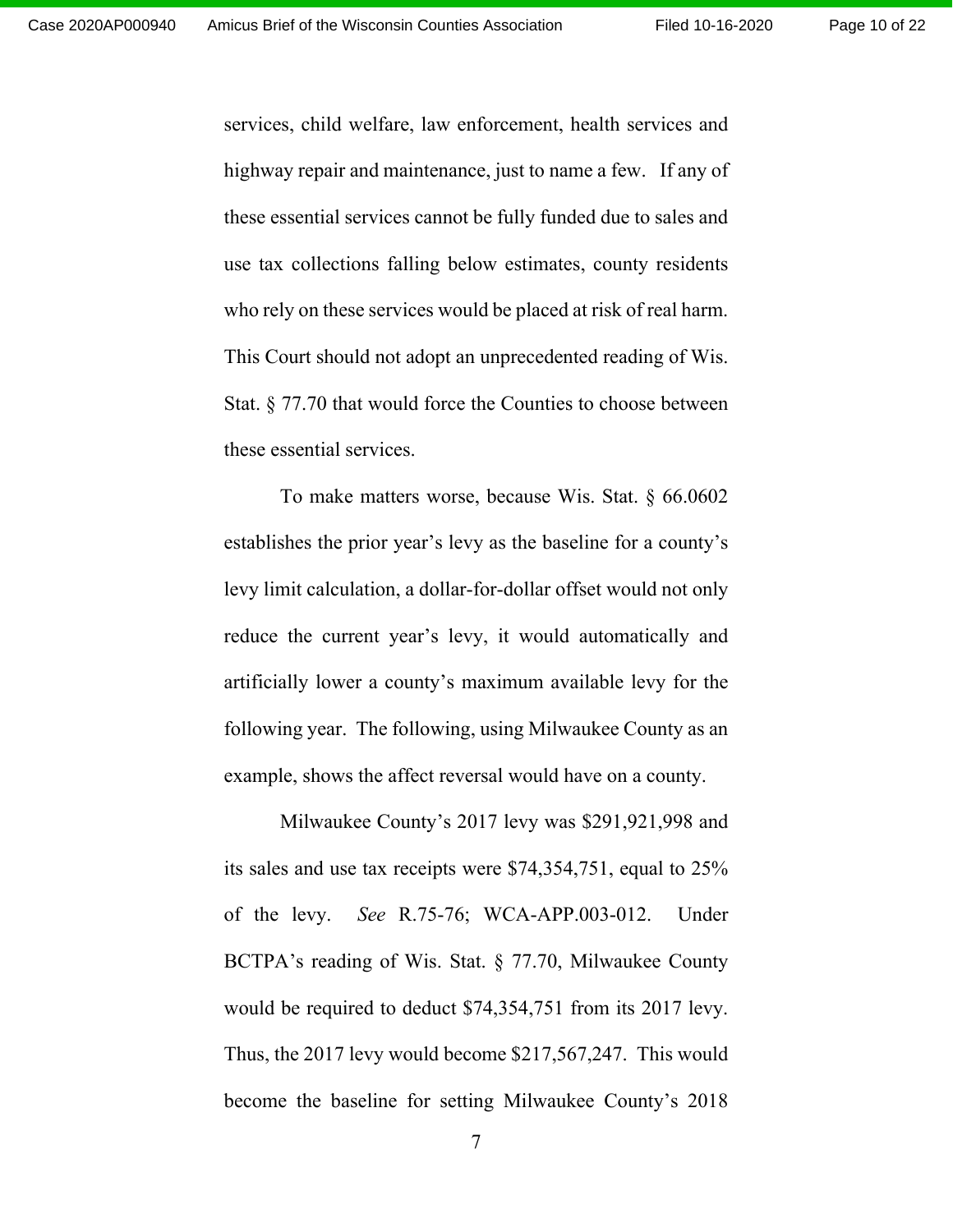levy. Under Wis. Stat. § 66.0602, a levy may only increase from the prior year's baseline in an amount equal to the percentage increase in the county's "valuation factor," which is based on additional property value added to the county by new construction. Milwaukee County's 2018 increase in its valuation factor was  $1.43\%,^2$  considerably less than the  $25\%$ represented by the sales and use tax revenue. Thus, Milwaukee County's 2018 levy would end up being \$220,678,459, representing the amount of the adjusted 2017 levy plus 1.43%. Milwaukee County's levy has not been this low since 2002 and it is a certainty that this would cause a real-world crisis as essential services would have to be slashed or eliminated completely.

And, assuming Milwaukee County's 2018 sales and use tax revenues increased over 2017's revenue (and it did, coming in at \$77,538,8453 ) this problem would only compound exponentially every year. In setting its 2019 levy, Milwaukee County would now have to deduct either: (1) the \$3,184,094

**<sup>2</sup>** Valuation factors are publicly available from the Department of Revenue at: https://www.revenue.wi.gov/Pages/EQU/nnc.aspx Click on the 2018 link at the bottom of the page. <sup>3</sup> Sales and use tax receipts are publicly available from the Department of Revenue at: https://www.revenue.wi.gov/Pages/Report/County-Sales-Tax.aspx Click on the link for 2018.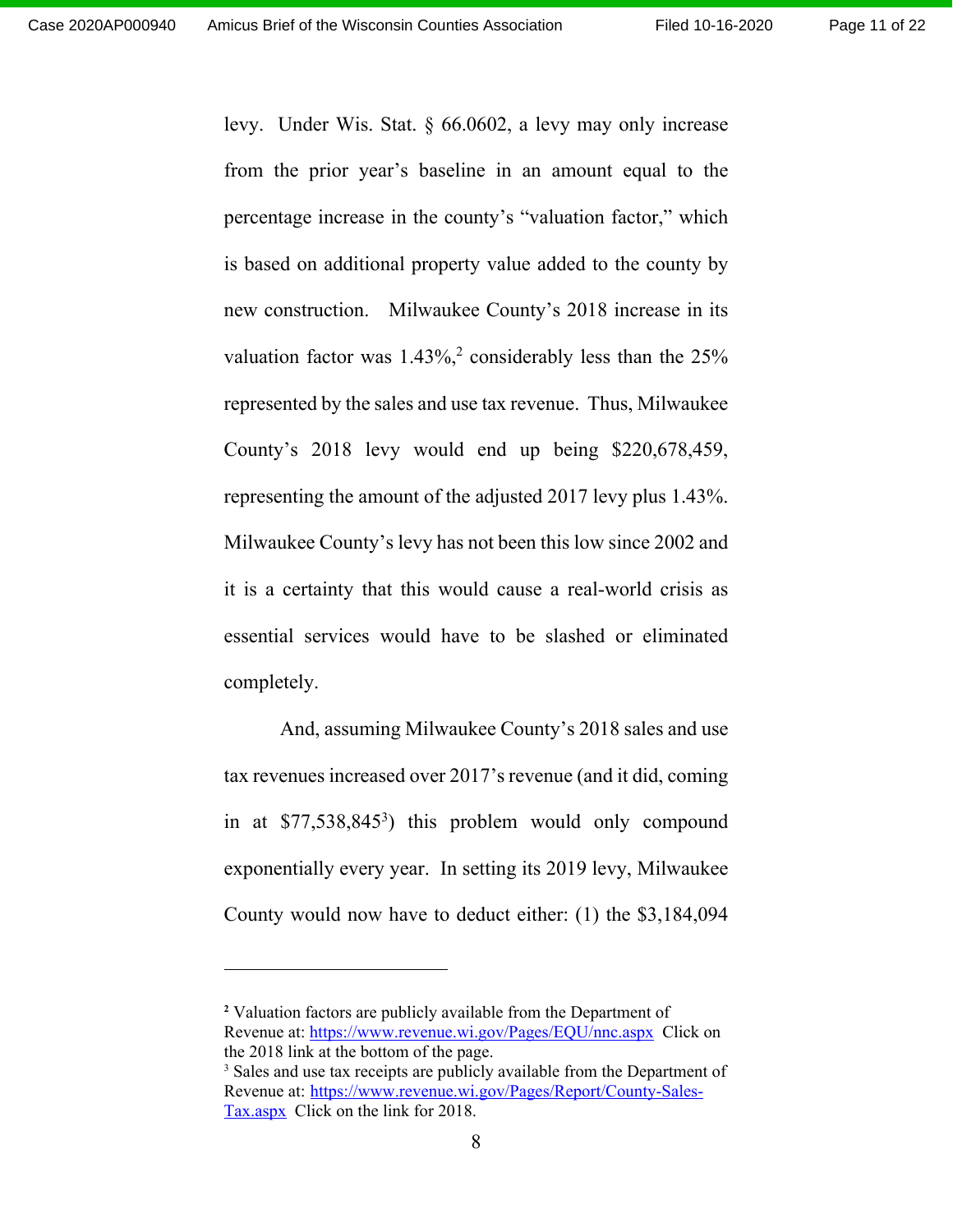increase in sales and use tax revenue realized in 2018 or (2) the full \$77,583,845 of 2018 sales and use tax revenue. Because, neither the Legislature nor the Department of Revenue have ever considered a dollar-for-dollar reduction necessary, there is no guidance on which methodology is correct and there is no place on the Levy Limit Worksheet to plug in either of these numbers. Either scenario would be devastating as it would cause the levy to decrease exponentially year-over-year.

It bears repeating that none of these calculations, which would be required if the Court adopted BCTPA's interpretation, are currently found in Wis. Stat. § 66.0602, explained in the Department of Revenue's levy limit calculation guidance, or enshrined on the Levy Limit Worksheet. Contrary to BCTPA's characterization of a "simple" process, the real-world scenarios confronting the Counties, and the various permutations of those scenarios, underscore the very real problems with BCTPA's demand that the Court deviate from the settled interpretation of Wis. Stat. § 77.70 and the uniform practice of the Counties and the Department of Revenue.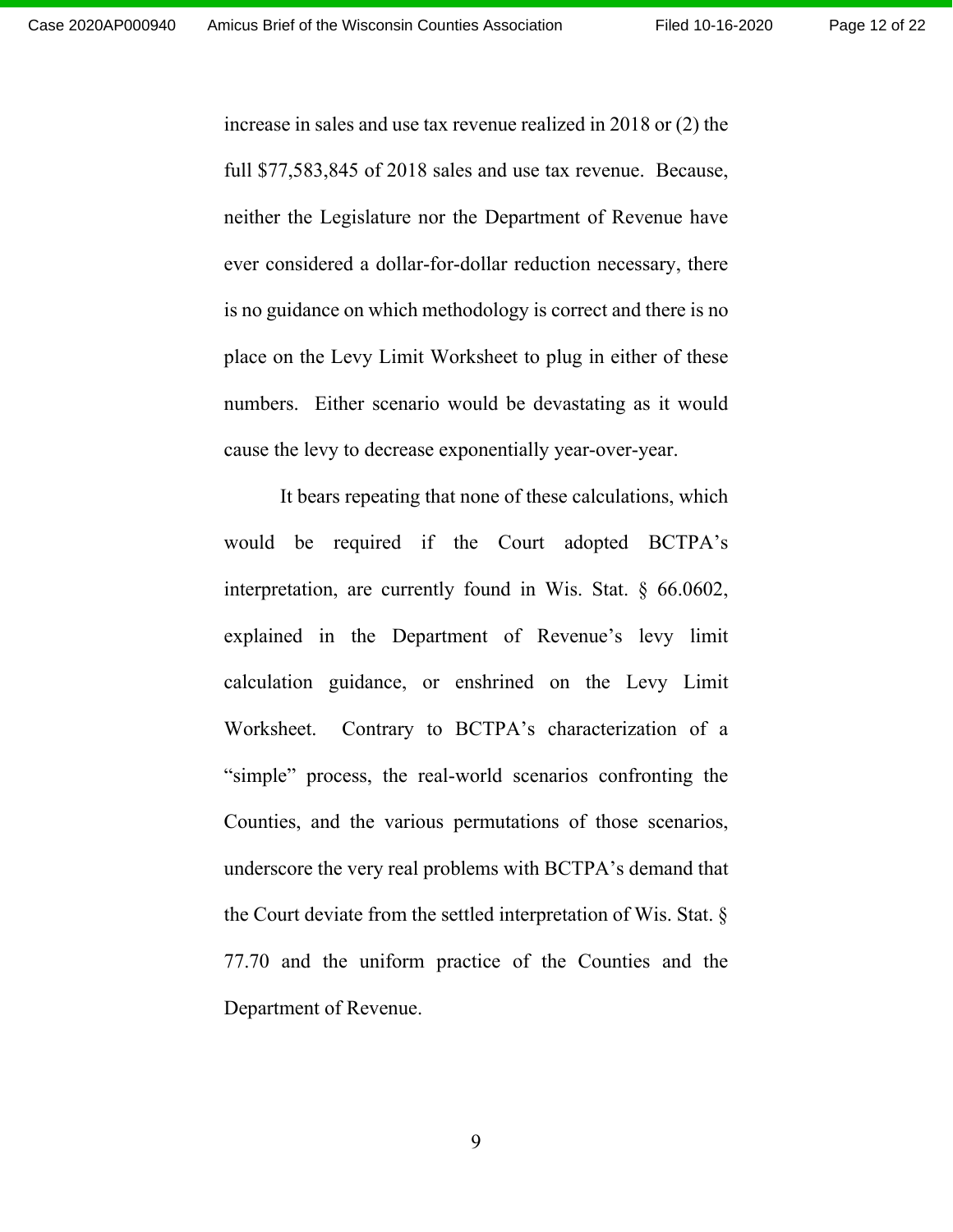# **III. A Sales And Use Tax Ordinance Under Wis. Stat. § 77.70 Provides Tangible Tax Relief To County Residents.**

BCTPA misunderstands how sales and use taxes actually generate revenue. BCTPA's consistent theme is that the sales and use taxes are just another way for counties to tax their residents. This is an incomplete and incorrect view of sales and use taxes. Because sales and use taxes apply to goods and services, and not real estate, they generate revenue from non-residents who shop, eat, vacation, or enjoy various entertainment venues in a county. In other words, sales and use taxes spread the tax burden to all of the people that use the infrastructure that the tax supports. As the tax base is broadened to include non-residents, county property taxpayers receive tax relief.

In 2017, dollars spent by non-residents ("Direct Visitor Spending" in the terminology of the tourism industry) accounted for \$12.7 billion dollars of spending in the 72 counties.4 *See* R.78; WCA-APP.017-018. In turn, this spending generated \$1.5 billion dollars in state and local taxes,

**<sup>4</sup>** That number rose to \$13.3 billion in 2019. This information is made publicly available by the Department of Tourism at: http://industry.travelwisconsin.com/research/economic-impact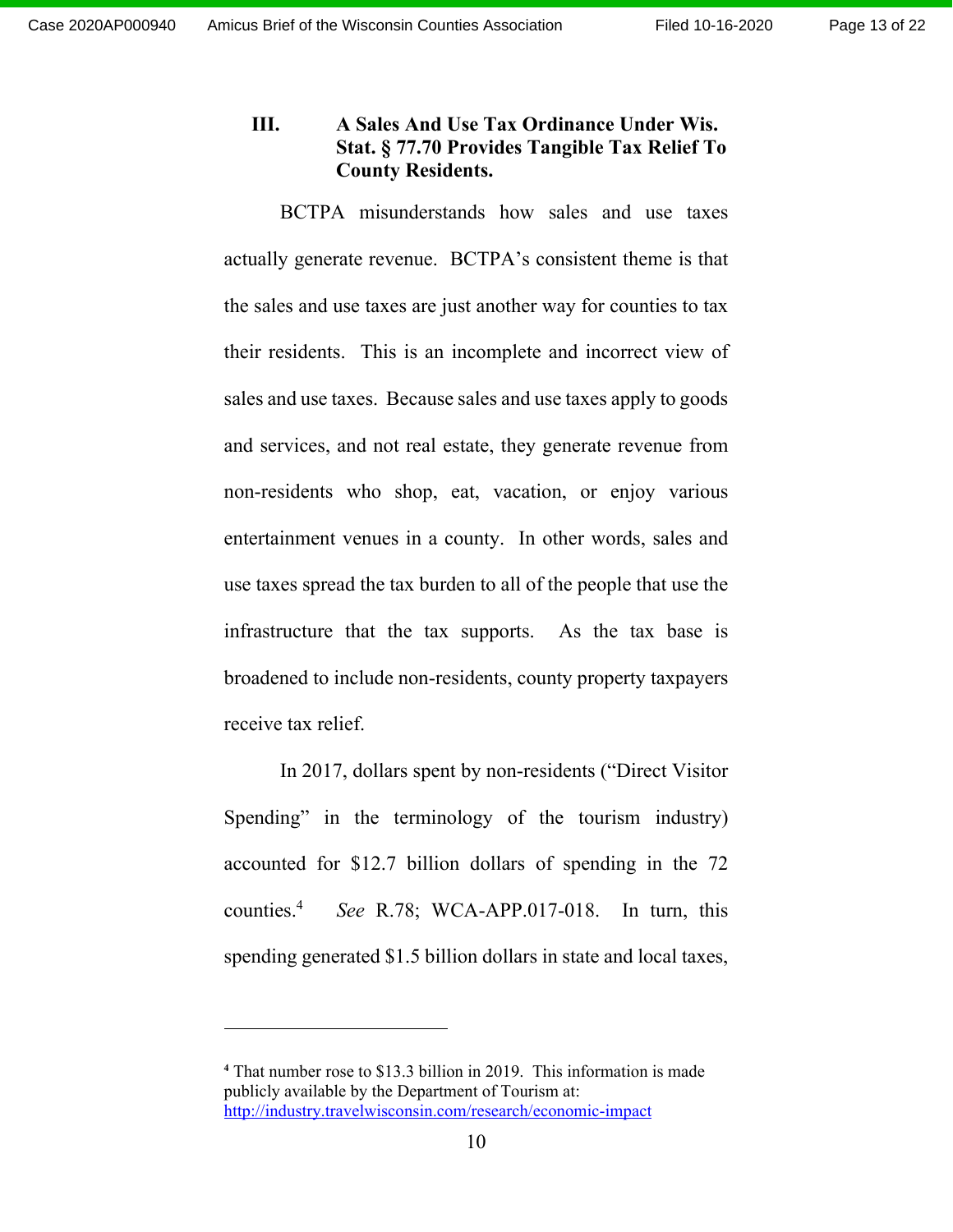a portion of which was county sales and use taxes. *Id.* In fact, by some estimates tourists or visitors spend 58.3% of their dollars on items (food and beverage, lodging, entertainment and general retail) that are subject to Wisconsin sales and use taxes. *See* R.80; WCA-APP.020-068.

Florence County illustrates how a sales and use tax reduces the tax burden on county residents. In 2006, Florence County adopted a sales and use tax and, at that time, its Mill Rate was \$7.02/\$1,000. However, the next year, the Mill Rate immediately dropped to \$6.27; it dropped to \$5.98 the year after that. Indeed, from 2007 to 2017 Florence County's Mill Rate averaged \$6.40. *See* R.77-78; WCA-APP.013-018. Assuming a \$200,000 home, the change in the Mill Rate means in the year prior to the sales and use tax, the homeowner's taxes were \$1,404. After the introduction of the sales and use tax, that same homeowner's taxes on average were \$1,280. That is an annual savings of \$124 and a savings of \$1,240 over the tenyear period. The sales and use tax essentially gave the Florence County taxpayers a free tax year. That tax free year was subsidized in part by Direct Visitor Spending, which totaled \$5.7 million in Florence County in 2017. *See* R.78; WCA-APP.017-018.

11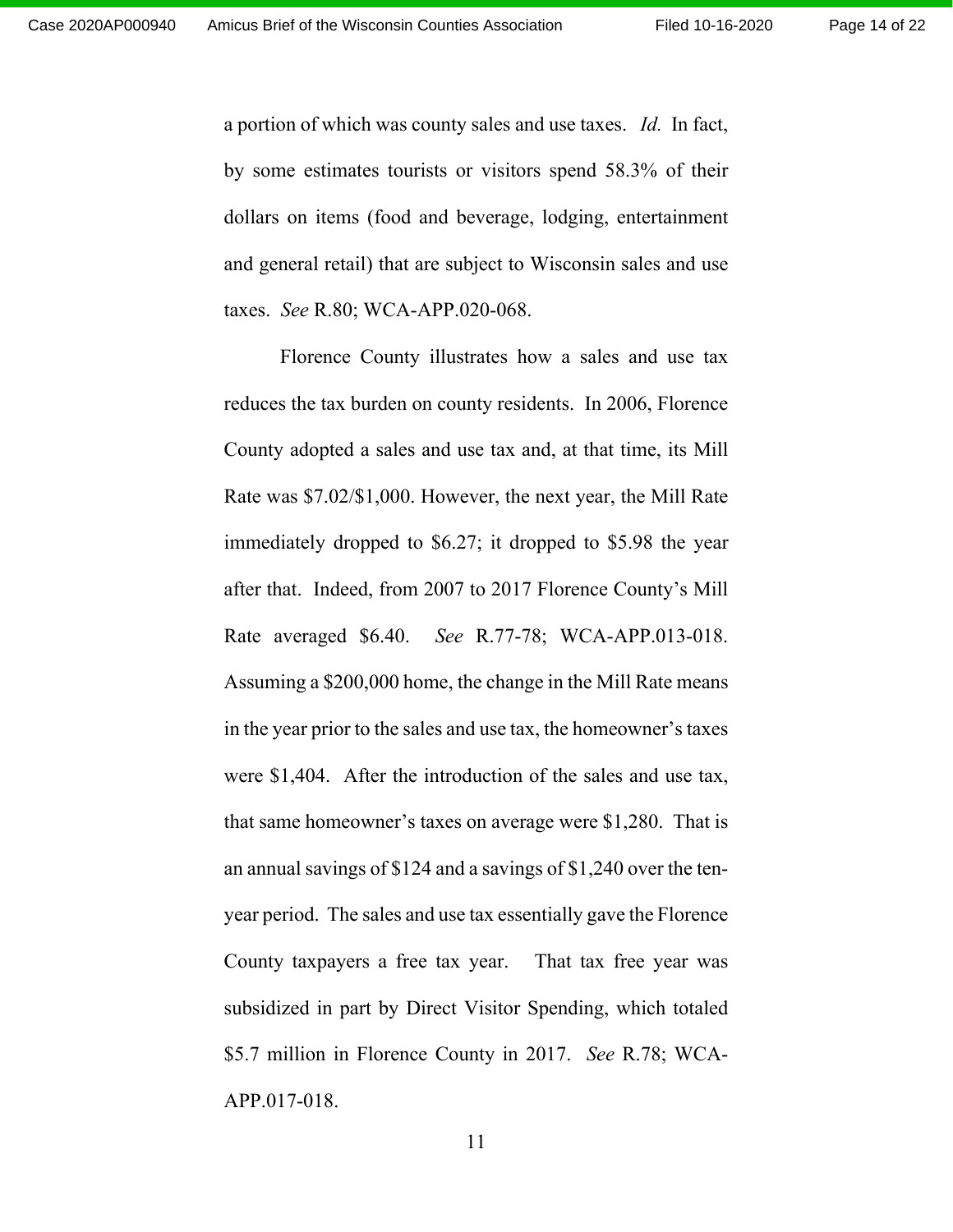This trend is not uncommon. Green County saw a similar reduction in its Mill Rate after the adoption of a sales and use tax in 2003. Within 3 years, the Mill Rate had dropped by \$0.98 and it remained below the 2003 level for seven years. See R.77-78; WCA-APP.013-018. Trempealeau County also saw an immediate reduction in the Mill Rate following the adoption of a sales and use tax in 2010. The County's Mill Rate stayed below the 2010 rate for 6 years. See R.77-78; WCA-APP.013-018.

All of these examples serve as evidence that sales and use taxes are imposed for the purpose of providing tax relief to county property owners by broadening the tax base to include non-residents. Moreover, it is quite common for these new tax dollars to have a direct downward impact on the Mill Rate. The decrease in the Mill Rate yields immediate and tangible tax savings to county residents.

As shown above, if BCTPA's interpretation were adopted, the Counties would be deprived of sales and use tax revenues and, instead, would be forced to borrow to fund their projects. Thus, BCTPA's interpretation would provide none of the supposed taxpayer benefits BCTPA claims it is seeking to secure. Sales and use taxes benefit county residents by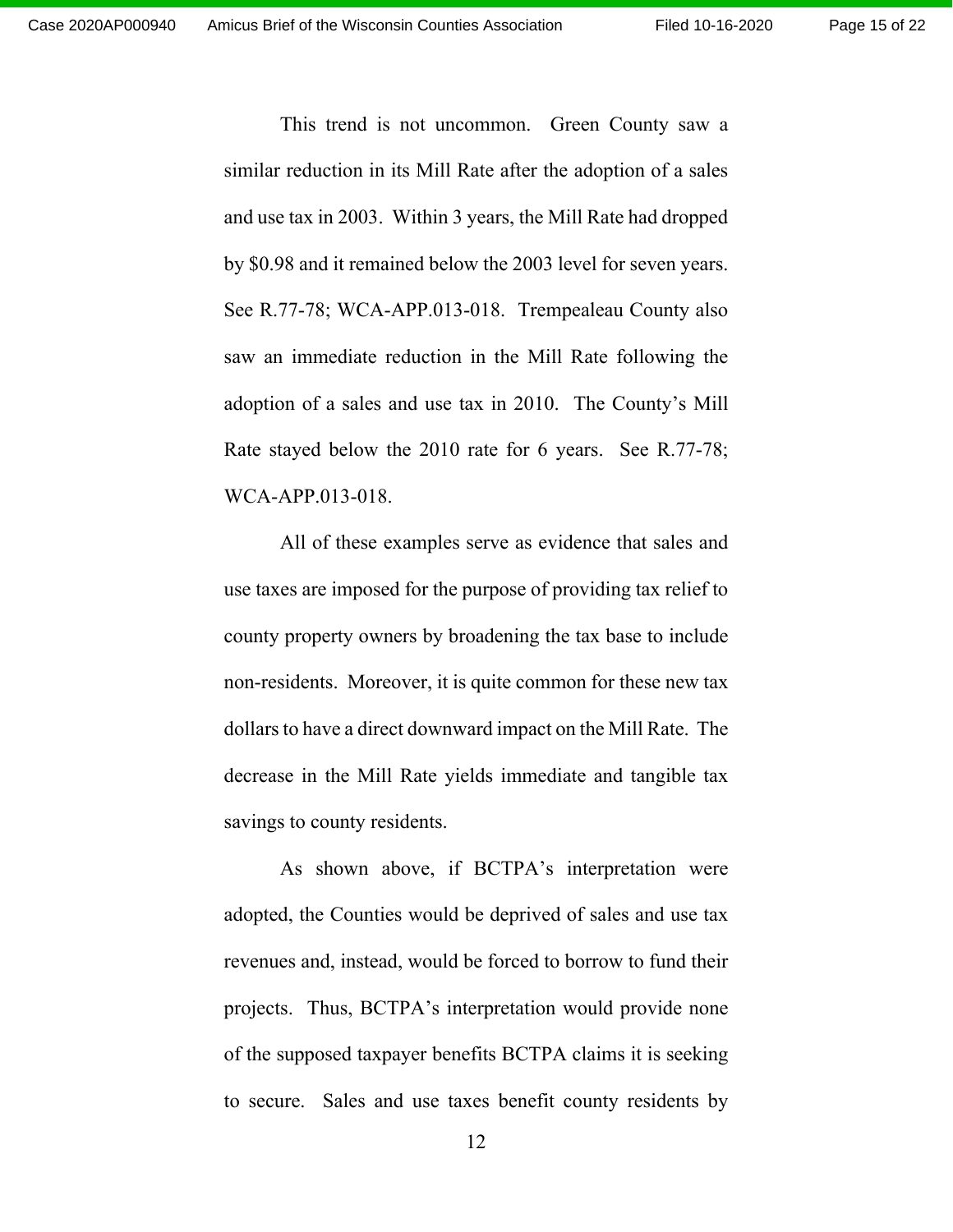allowing them to enjoy a reduced property tax levy that is paid for in part by the in-county spending of out-of-county visitors. In contrast, borrowing falls solely on the resident property taxpayers and then compounds the burden as those taxpayers are responsible for both the borrowed principle and the interest payments. Because of the costs associated with borrowing, BCTPA's interpretation would actually be more costly to resident-taxpayers.

# **IV. A Ruling Declaring Brown County's Ordinance Invalid Will Require This Court To Usurp The Legislative Function And Amend Wis. Stat § 66.0602 To Prevent A Financial Crisis.**

BCTPA contends Brown County's Ordinance is invalid because it does not reduce the property tax levy by a dollar for every dollar of sales and use tax revenue. As noted above, the interplay of BCTPA's reading of Wis. Stat. § 77.70 and the mechanics of Wis. Stat. § 66.0602's limitation on levy increases will create an economic and human crisis in all 68 counties that have a sales and use tax. Moreover, a reversal of the circuit court's decision would mean that these 68 counties are currently, and for years have been, in violation of the levy limits. Such violations carry penalties – a corresponding reduction in the County's shared revenue payments from the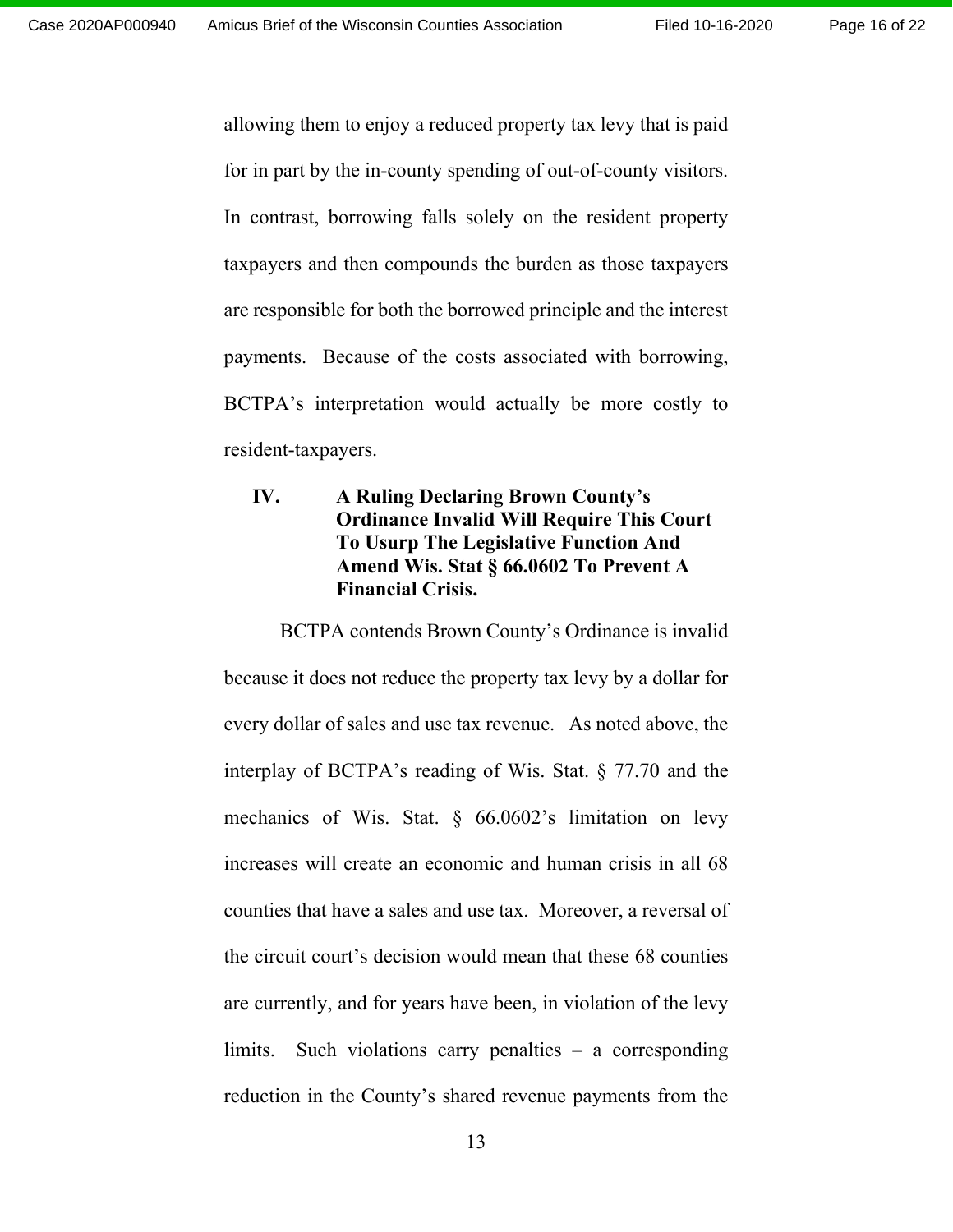State. Wis. Stat. §66.0602(6)(a).

To be clear, using the 2017 Milwaukee County numbers as an example, Milwaukee County would not only have its baseline for 2018 reduced by \$74,000,000, it would lose another \$74,000,000 in state aid in 2018. In reality BCTPA's interpretation would require the Court, in order to prevent a real calamity, to assume legislative power and rewrite Wis. Stat. § 66.0602 to: (1) eliminate the statutory penalties associated with exceeding the Levy Limit; and (2) wholly reconfigure the statutory baseline for setting next year's levies. The Court should avoid such a result because there is absolutely no legislative or administrative guidance on how to calculate BCTPA's supposed offset.

Further, a ruling that BCTPA's interpretation is correct would raise the question of whether the Counties have collected hundreds of millions of dollars illegally. If this Court were to reverse, the question of remedy would be vexing. As the Attorney General correctly noted, "Counties … lack statutory authority to implement a direct system of tax credits to individual property owners …". A.App 145. Likewise, they lack the statutory authority to issue refunds. BCTPA offers no suggestion of an appropriate remedy if the Court were to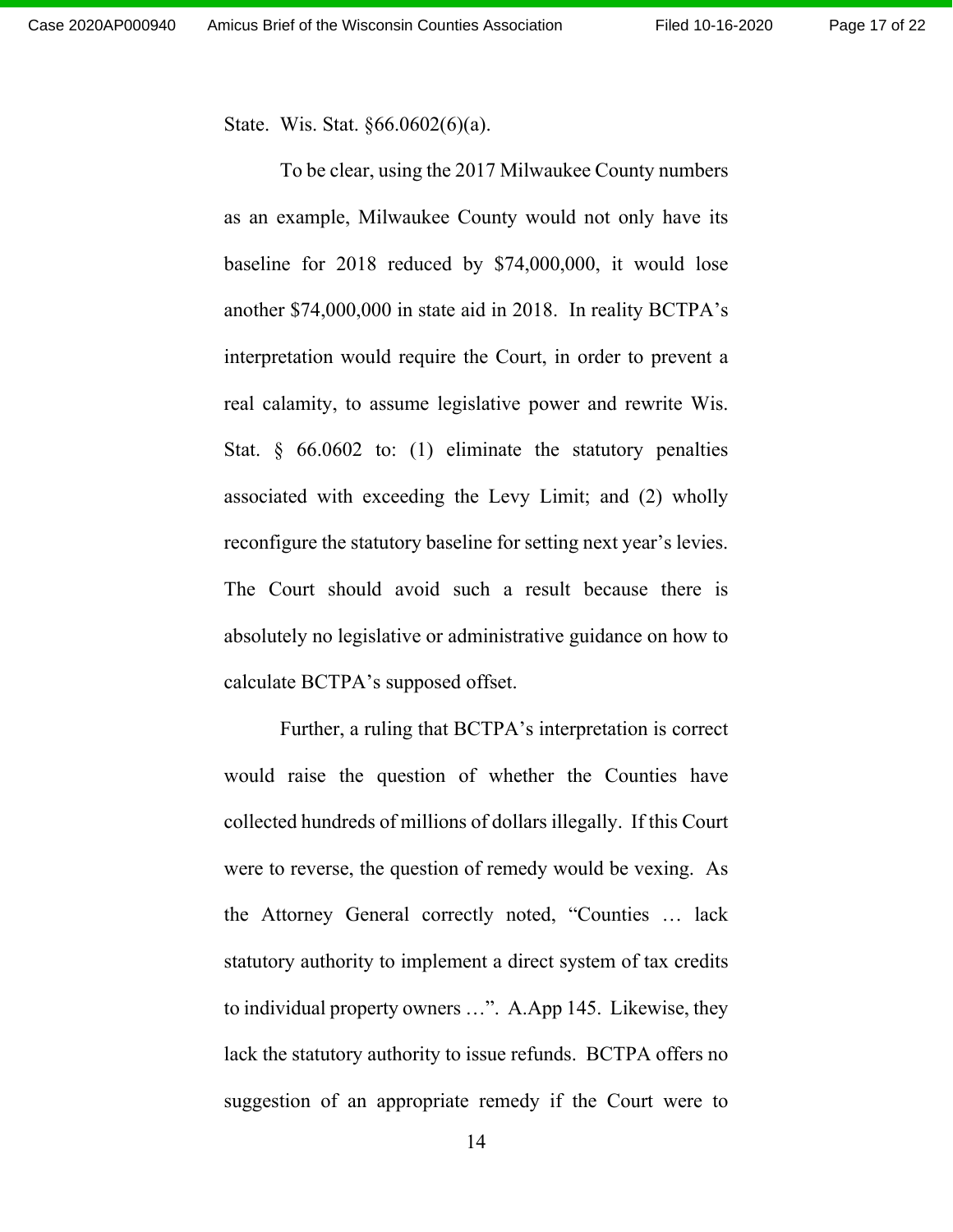reverse, and the current statutory powers of the Counties

forecloses the possibility of a refund or a credit.

### **CONCLUSION**

For all the foregoing reasons this Court should affirm

the decision of the Circuit Court.

Respectfully submitted this 16<sup>th</sup> day of October, 2020.

MICHAEL BEST & FRIEDRICH LLP

By: <u>/s/ Joseph L. Olson</u> Joseph L. Olson, SBN 1046162 jlolson@michaelbest.com 790 North Water Street, Suite 2500 Milwaukee, WI 53202 Telephone: 414.271.6560 Facsimile: 414.277.0656

> Attorney for Wisconsin Counties Association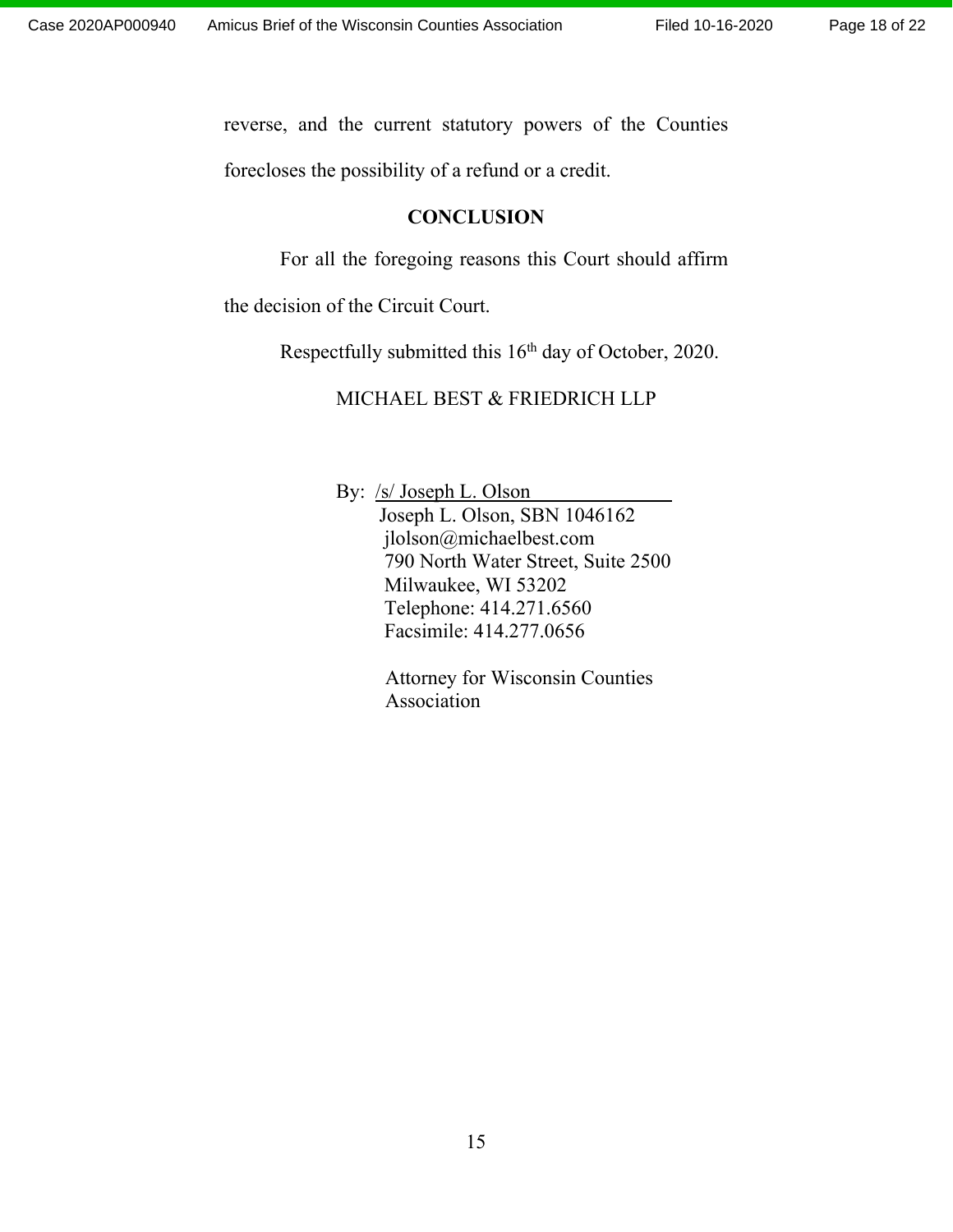# **FORM AND LENGTH CERTIFICATION**

I hereby certify that this brief conforms to the rules contained in Wis. Stat. §809.19(8)(b) and (c) for a brief and

appendix produced with a proportional serif font. The length

of this brief is 2,873 words.

Dated this 16<sup>th</sup> day of October, 2020.

MICHAEL BEST & FRIEDRICH LLP

By: /s/ Joseph L. Olson Joseph L. Olson, SBN 1046162 Attorney for Wisconsin Counties Association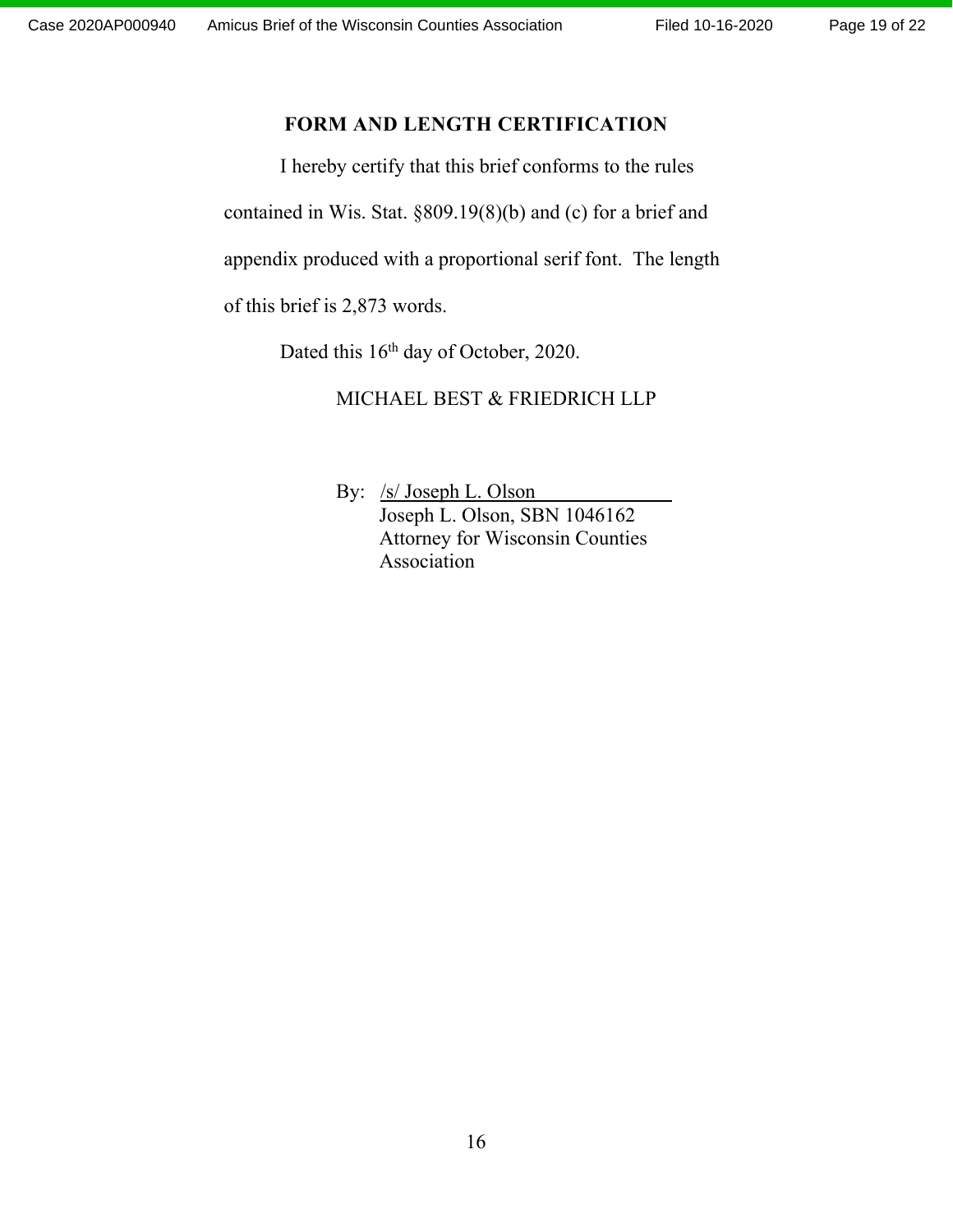# **ELECTRONIC FILING CERTIFICATION**

I hereby certify that I have submitted an electronic copy of this Amicus Brief of the Wisconsin Counties Association, and separate appendix, which complies with the requirements of Wis. Stat. §809.19(12).

 I further certify that this electronic brief is identical in content and format to the printed form of the brief filed as of this date.

 A copy of this certificate has been served with the paper copies of this brief filed with the court and served on all opposing parties.

Dated this 16<sup>th</sup> day of October, 2020.

### MICHAEL BEST & FRIEDRICH LLP

By: /s/ Joseph L. Olson Joseph L. Olson, SBN 1046162 Attorney for Wisconsin Counties Association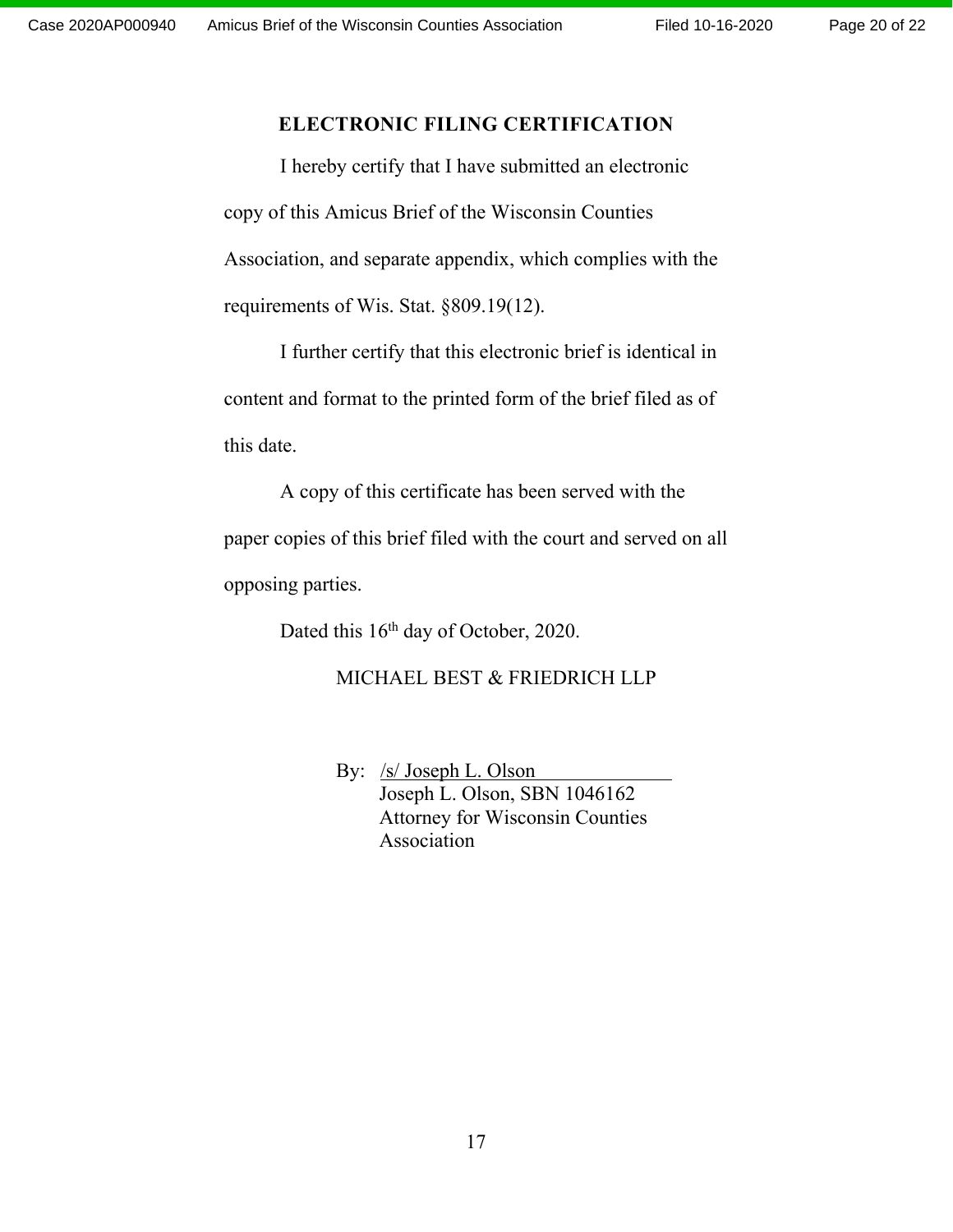# **PROOF OF FILING CERTIFICATION**

 I hereby certify that I caused this Amicus Brief of the Wisconsin Counties Association to be hand-delivered to the Clerk of the Wisconsin Court of Appeals, on October 16, 2020, for filing in accordance with Wis. Stat. § 809.80(3)(b). I further certify that on October 16, 2020, this Amicus Brief of the Wisconsin Counties Association was correctly addressed and hand-delivered to the United States Postal

Service for delivery to all parties in this matter.

Dated this 16<sup>th</sup> day of October, 2020.

### MICHAEL BEST & FRIEDRICH LLP

By: /s/ Joseph L. Olson Joseph L. Olson, SBN 1046162 Attorney for Wisconsin Counties Association